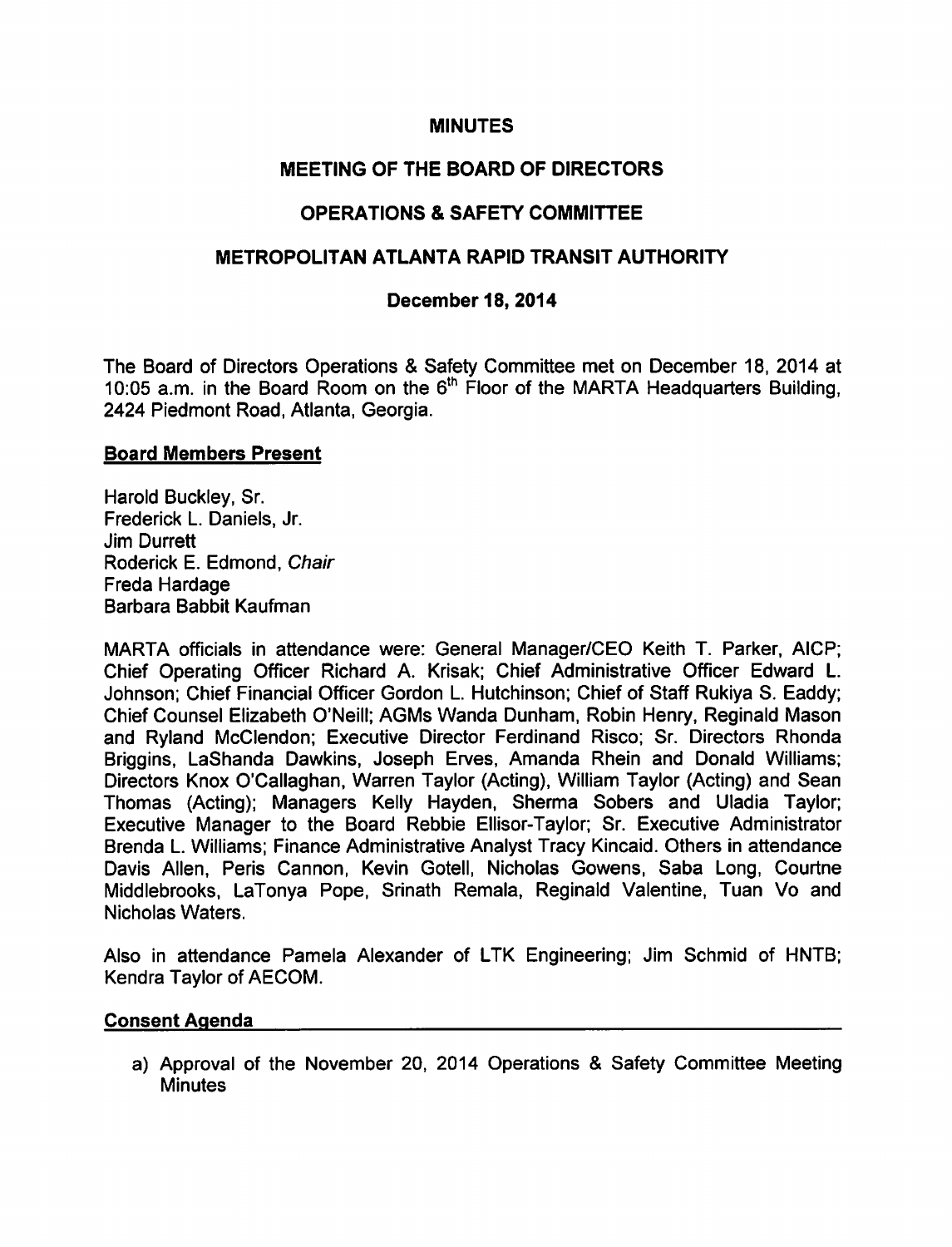On motion by Mr. Durrett seconded by Mr. Buckley, the Consent Agenda was unanimously approved by a vote of 5 to 0, with 5 members present.

#### Individual Agenda

# Resolution Authorizing the Award of a Contract for the Procurement of Non-Revenue Vehicle Tires. CP B32882

Mr. William Taylor presented this resolution for Board of Directors' approval authorizing the General Manager/CEO or his delegate to award a contract for the procurement of non-revenue vehicle tires to Action Tire Company.

On motion by Mr. Durrett seconded by Mrs. Hardage, the resolution was unanimously approved by a vote of  $6$  to 0, with 6 members present.

## Resolution Authorizing an Increase in the Contractual Authorization for Rail Vehicle Consulting Services by LTK Engineering Services

Mr. Warren Taylor presented this resolution for Board of Directors' approval authorizing \$2,231,510 increase (from \$10,000,000 to \$12,231,510) in the contractual authorization for Rail Vehicle Consulting (RVC) Services being performed by LTK Engineering Services. This resolution would also authorize a change to the contract end date from March 31, 2015 to March 31, 2016.

RVC Sen/ices Contract Overview

- Task Order Based Contract
- $\triangleright$  Contract Term: 5 years (April 1, 2010 through March 31, 2015)
- Contract Amount (Not-To-Exceed): \$10M

### RVC Services Projections

- $\triangleright$  RVC Contract Expires March 31, 2015
	- o Contract FY11-FY15 (April 1, 2010 March 31, 2015) NTE: \$10,000,000
	- o Total Anticipated Expenditures for FY 2011- FY 2015 Tasks: \$9,893,336
	- Estimated Remaining Contract Funding: \$106,664
- $\triangleright$  Special Projects & Contract Extension
	- o Truck Side Frame Investigation and Testing: \$293,997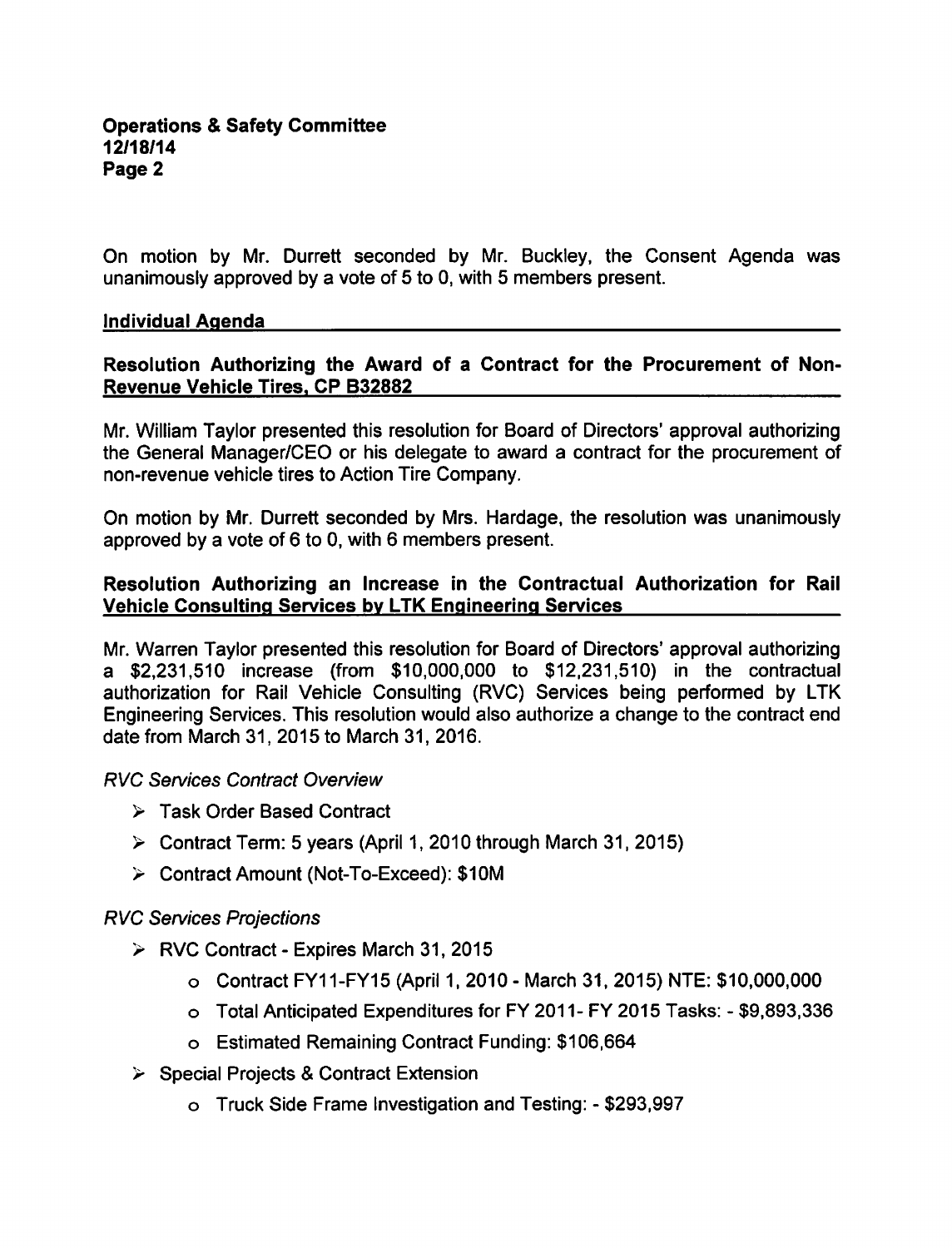- o Estimated RVC Services April 1, 2015 March 31, 2016: \$2,044,177
- Required Funding: \$2,231,510

### Scope of Work

- Technical engineering expertise for rail vehicle system and component modifications
- $\triangleright$  Re-engineer and optimize maintenance and operations of rail vehicle shops
- $\triangleright$  Life cycle asset reliability enhancement (LCARE) program engineering oversight
- $\triangleright$  Industrial engineering services for improved shop efficiency
- $\triangleright$  Configuration management and material controls support
- $\geq$  Other rail vehicle support services as required

# Key Projects Supported

- $\triangleright$  Rail Car Rehabilitation Closeout
- $\triangleright$  LCARE Program
- $\triangleright$  Rail Car Modification Program
- $\triangleright$  MOW Rail Work Cars
- CQ312 Enhanced LCARE Program
- $\triangleright$  New Car Program
- $\triangleright$  Project Delivery and Controls
- On-Call Technical Services

On motion by Mr. Durrett seconded by Mrs. Kaufman, the resolution was unanimously approved by a vote of  $6$  to 0, with  $6$  members present.

### Resolution Authorizing the Award of a Contract for the Procurement of Parking Lot Sweeping Services. CP B32651

Mr. Thomas presented this resolution for Board of Directors' approval authorizing the General Manager/CEO or his delegate to award a contract for the procurement of Parking Lot Sweeping Services to Metro Vac & Broom.

Dr. Edmond asked how often will the services be performed. He also asked what accountability measures will be in place.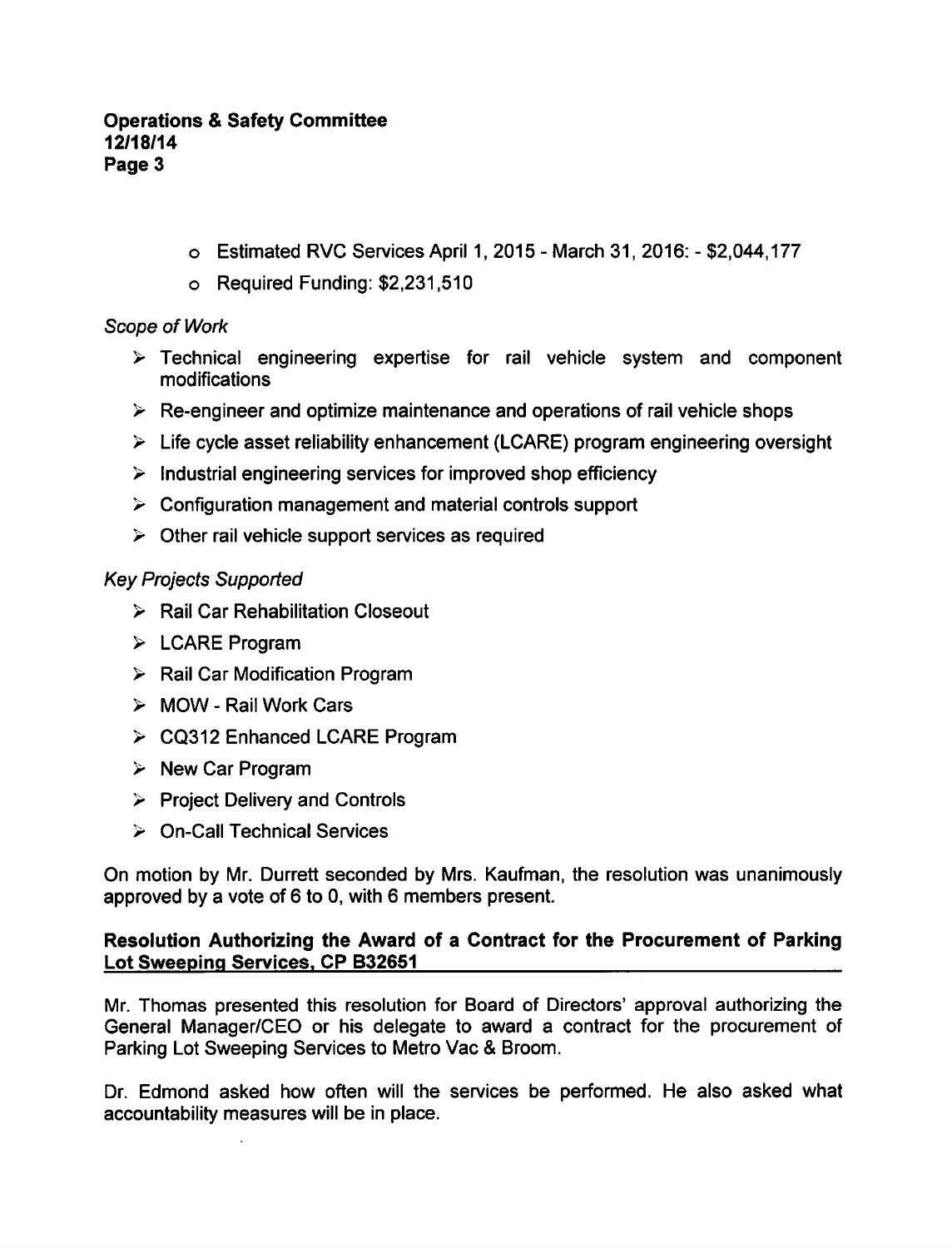Mr. Thomas said dependent upon traffic patterns, the vendor will make 2-4 service visits per month. Additionally, contract inspectors will follow up to ensure the work is done adequately.

Mr. Buckley asked if staff is confident the vendor can effectively perform the work.

Mr. Parker said this firm has done work for MARTA before within this price range and staff is confident they will successfully perform the work.

On motion by Mr. Daniels seconded by Mrs. Hardage, the resolution was unanimously approved by a vote of  $6$  to 0, with 6 members present.

### Briefing - Public Hearing Results for March 2015 Mark-up

Ms. Briggins briefed the Committee on the results of the Public Hearings for the March 2015 Mark-up.

### Public Hearing Locations

- $\triangleright$  Monday, December 1 at 7:00 PM
	- City of Atlanta
	- College Park Public Safety Complex (South Fulton)
- $\triangleright$  Tuesday, December 2 at 7:00 PM
	- Maloof Auditorium (DeKalb County)
	- MARTA Headquarters
- $\triangleright$  Thursday, December 4 at 7:00 PM
	- Clayton County Administration Building

### Advertisement

- $\triangleright$  AJC
- $\triangleright$  ACE III/Champion
- $\triangleright$  Clayton News Daily
- $\triangleright$  Crossroads & South DeKalb County
- $\triangleright$  Neighbor Newspapers
- $\triangleright$  Mundo Hispanico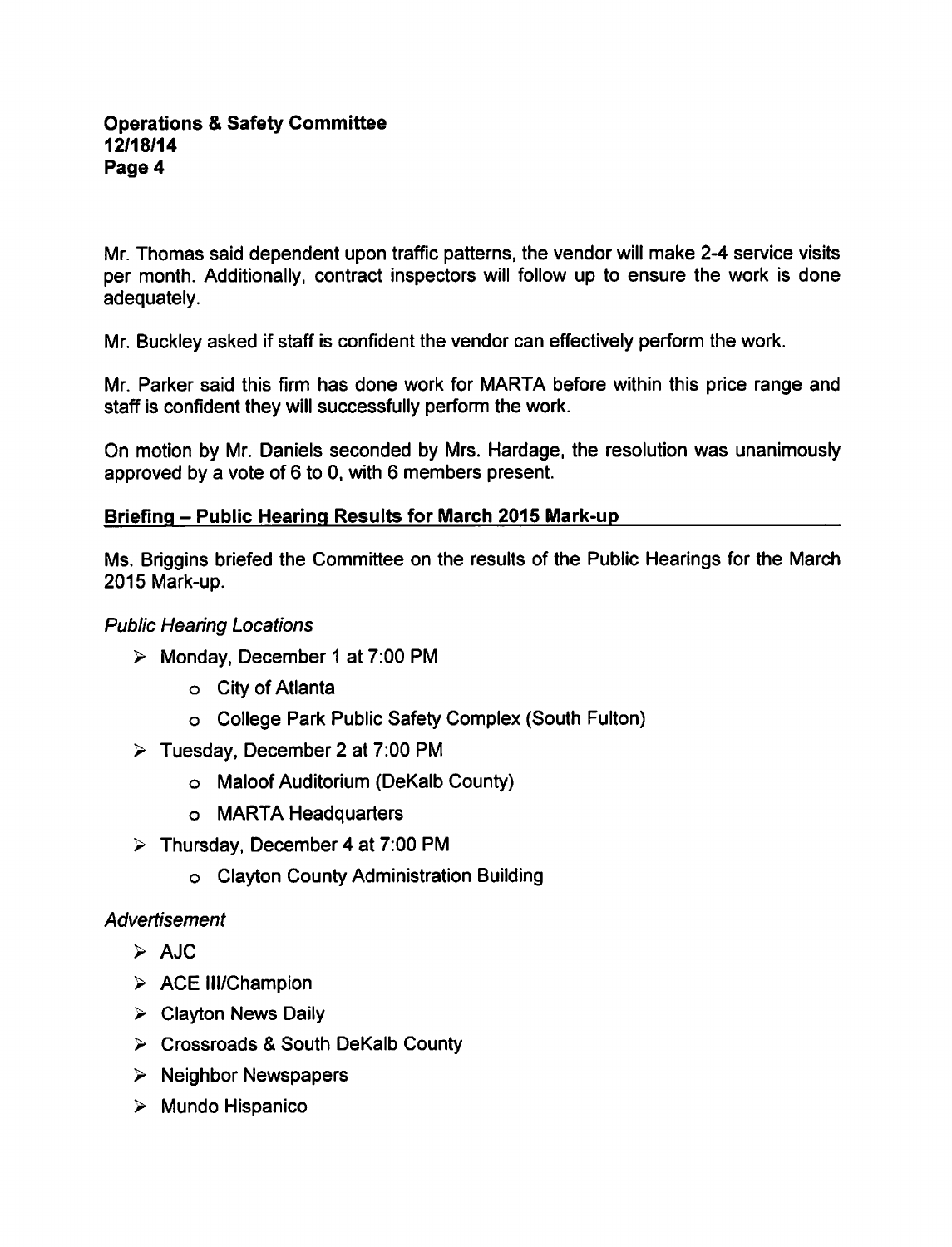$\triangleright$  Social Media (Facebook, Twitter, website)

# Electronic Notice Distribution

- Distributed to all 26 Neighborhood Planning Units (NPU) within the City of Atlanta
- $\geq$  Senior Centers (63)
- Email Blast to Outreach Database

### Station Outreach

- $\triangleright$  College Park
- $\triangleright$  East Point
- $\triangleright$  King Memorial
- $\triangleright$  North Avenue
- $\triangleright$  Five Points

# Public Hearing Attendance

- $\triangleright$  City of Atlanta
	- $\circ$  Attendance  $-4$
	- $o$  Speakers  $-2$
	- $o$  Media  $-0$
- $\triangleright$  College Park Public Safety Complex (South Fulton)
	- $\circ$  Attendance 6
	- $o$  Speakers  $-4$
	- $o$  Media  $-0$
- > Maloof Auditorium (DeKalb County)
	- $\circ$  Attendance 10
	- $o$  Speakers  $-8$
	- $o$  Media  $-0$
- > MARTA Headquarters
	- $o$  Attendance  $-7$
	- $o$  Speakers  $-6$
	- $o$  Media  $-0$
- Clayton County Administration Building
	- $\circ$  Attendance  $-60$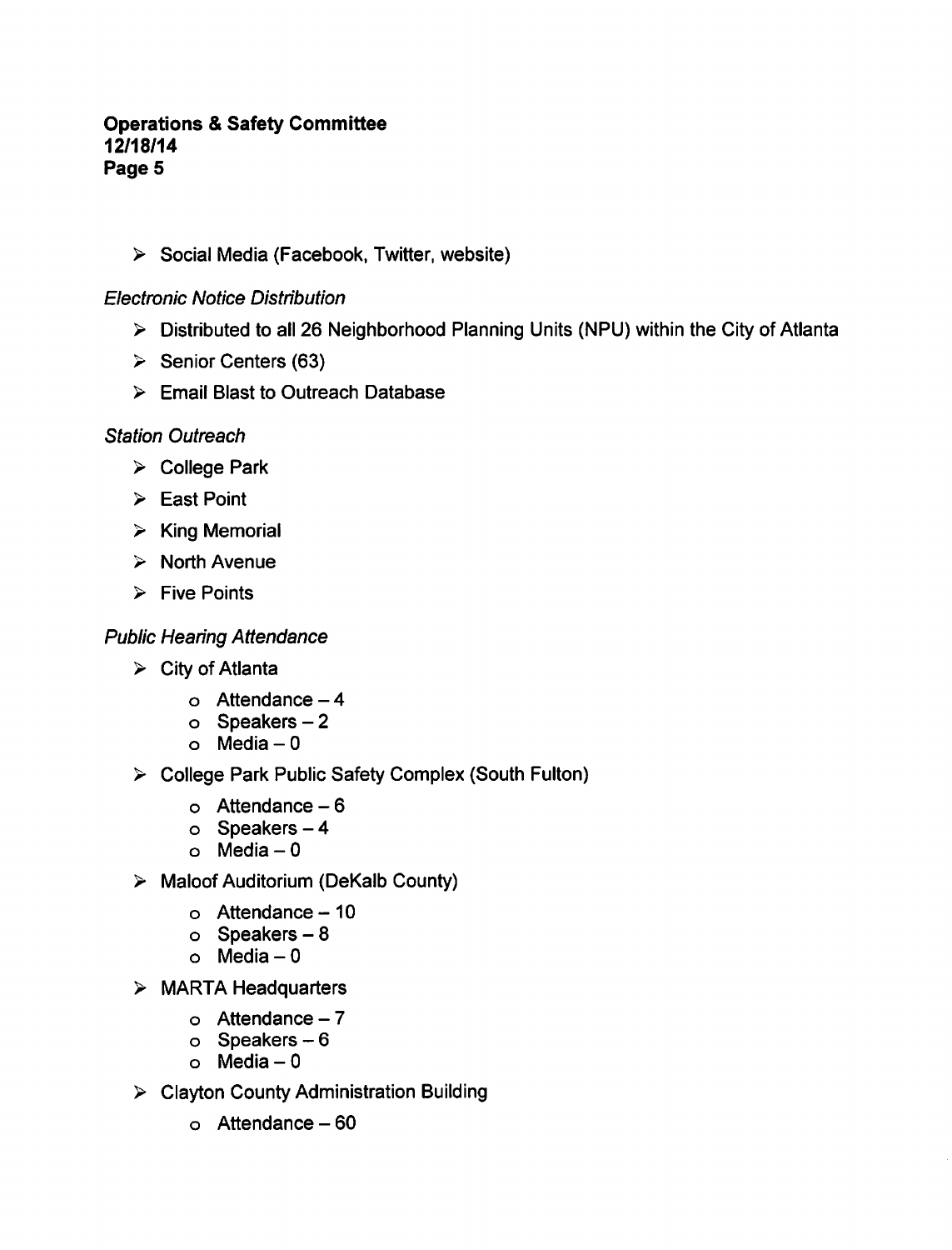- $\circ$  Speakers  $-25$
- $o$  Media  $-2$
- $\triangleright$  Total
	- $\circ$  Attendance 87
	- $\circ$  Speakers  $-45$
	- $o$  Media  $-2$

# Comments During Public Hearing

- $\triangleright$  Six (6) speakers were in support of the proposed changes to the Route 74
- $\triangleright$  Four (4) speakers were opposed to the proposed changes of the Route 74
- $\geq$  Two (2) speakers wanted the Route 36 to return to the original routing
- $\geq$  Two (2) speakers felt MARTA's Ride with Respect policy should be enforced better
- $\triangleright$  Route 25 runs consistently late
- MARTA needs better signage, more Station Agents or presence at rail stations
- $\triangleright$  Need bus service between College Park and East Point Stations
- $\ge$  Increase service frequency on bus routes from 20 to 15 minutes because of patrons loading Breeze cards
- $\triangleright$  Advertising for Public Hearings was not good this time
- $\triangleright$  Clayton County
	- Staff from Town Center at Riverdale advocating for bus service
	- Speaker wants Clayton residents to get their fair share of services for paying into the system
	- Concerns about the frequency of the proposed routes and the link to the first and last trains from the station
	- Shelters utilized by MARTA; if there will be enough seating
	- President of Omnitech wants MARTA to operate along Phoenix Blvd.
	- Individuals along Highway 314 and Fayetteville Road are currently walking to bus routes 89 and 189, wanted to make sure this area is included in upcoming phases
	- Resident of Riverdale does not want proposed Riverdale flex route service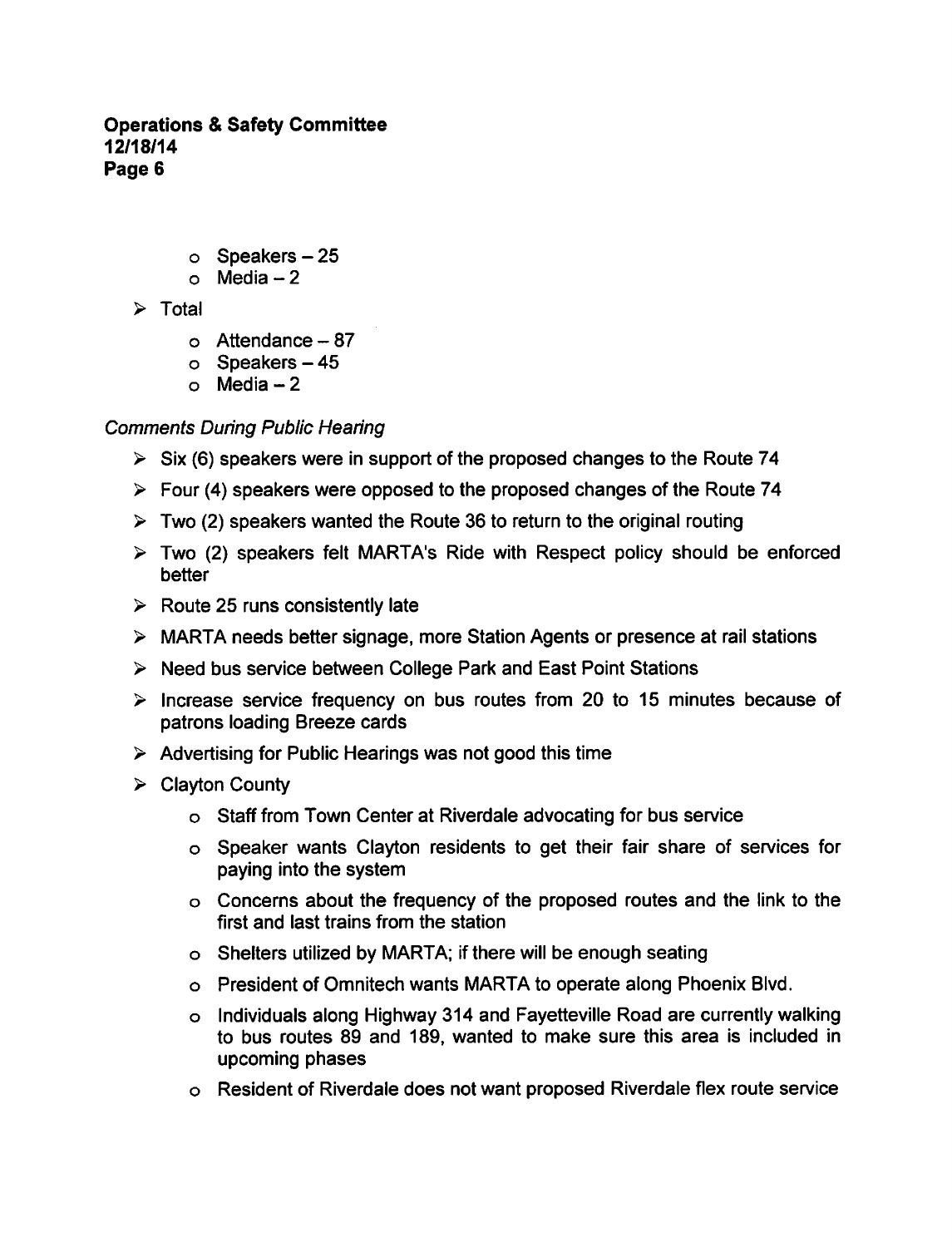- Highway 314 cannot accommodate additional traffic; routing along Church Street is also a concern because of narrow streets; road damage is already terrible in the area  $-$  who will be responsible for repairs caused by buses
- Concern about bus shelters and safety; need lighting and surveillance
- Need bus cutouts; need infrastructure improvements; can flex service be expanded to include Old National Highway; wants Routes 191, 193 and 198 to be implemented earlier than proposed; free Breeze cards for Clayton County residents and free ride day for Clayton County
- Representative of GA-AFL CIO wants to know what measures will be implemented to ensure safety at bus stops; "what are the plans to increase economic development"
- "Based on proposed map, there are no routes for secondary roads. They will have to walk. How will people get to these proposed routes from neighborhoods? Route frequency?"
- "Connect Riverdale Road and Old National Highway"
- Resident wants service along Phoenix Blvd.
- Dr. Jordan concerned about Jonesboro and connection to Airport; need service sooner than proposed
- Resident wants Route 192 to be implemented sooner than planned
- Concerned about Safety and crime; "How will MARTA handle high crime areas? Any plans for security cameras at bus stops? Do not put a bus stop at the Get & Go store located at 5995 Riverdale Road. Very high criminal activity at this location"
- Put stop at the Police Precinct as an alternative to the Get Go
- The proposed Route 195 should be modified to operate along Phoenix Blvd.; this will help development in the area and the first CID for Clayton **County**
- Representative from Morrow City Council is excited about Morrow services with the proposed Routes 193, 196 and 197; wants expanded services within Morrow especially along Lake Harbin and Morrow Road
- Resident of Bethsaida Road subdivision is concerned about the proposed Riverdale Flex service; not interested in having Flex services within the area and Route 198 could be delayed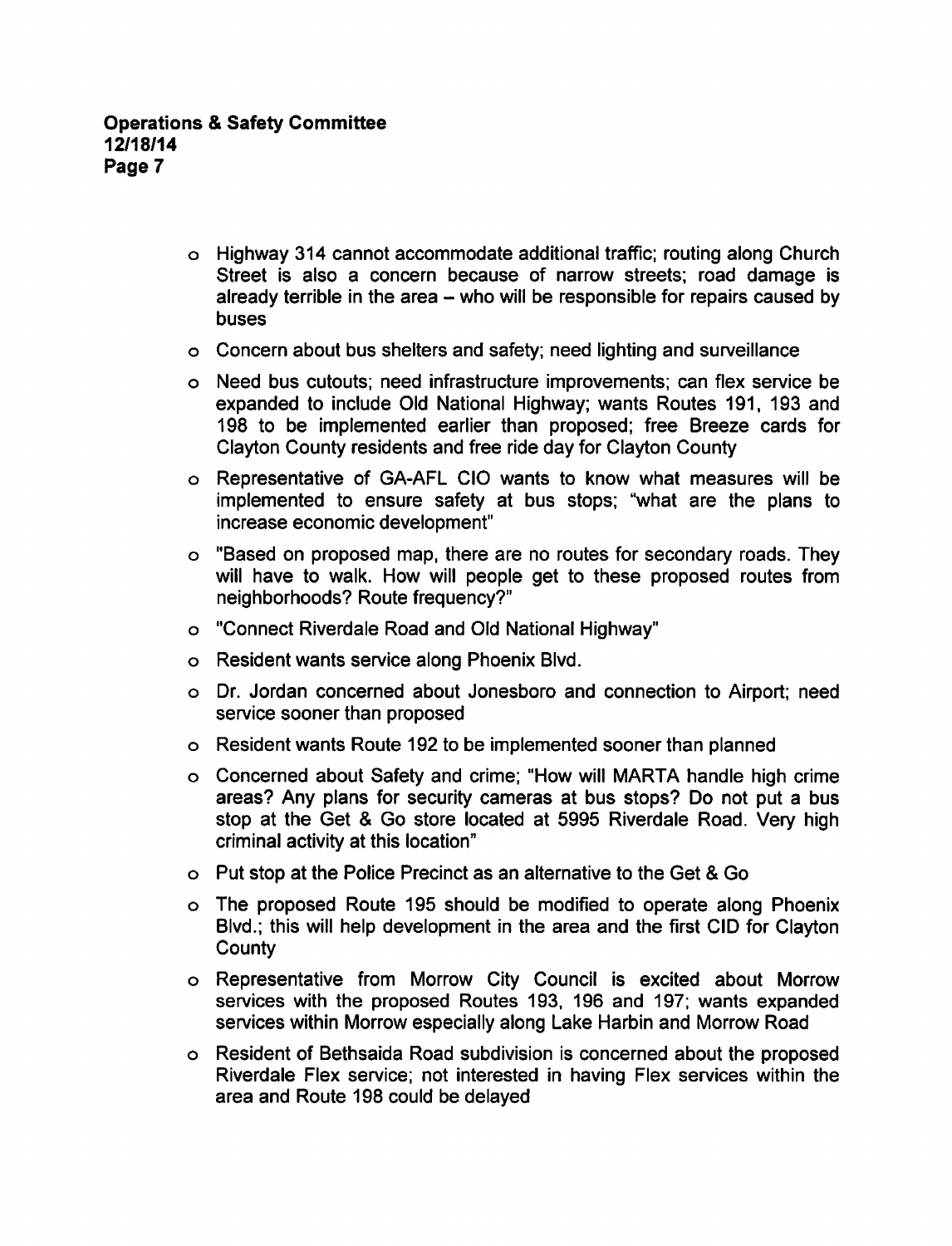- Route 194 needs to be extended to Double Bridge Road and connect with GA42
- There are seniors in the area that need transit services

### Additional Public Hearing Comments

- $\triangleright$  Public Comment Line (Voice Mail): 2
	- Oppose proposed changes to the Route 74
- $\triangleright$  Emails: 4
	- Oppose the proposed changes to the Route(s) 1,16 and 74
- $\triangleright$  Petitions: 2
	- Route 74 with 106 signatures
	- $\circ$  Routes 195 & 196 with 434 signatures
- $\geq$  Letters: 1
	- Oppose the proposed changes to the Route 55
- $\triangleright$  Public Comments (written): 3
	- Route(s) 16,25,51,55, 91 (broken into two routes 99 and 199), 97(restored), 216 (restored), 273 (restored); start 192 in March

Mrs. Kaufman asked if MARTA will offer a free ride day for Clayton County.

Mr. Parker said MARTA is considering free Breeze cards but is reluctant to offer a free ride day because essentially the other jurisdictions would be paying for that.

Resolution Authorizing the Service Modifications for March 21, 2015 Modifications to Routes: (Rt. 1-Centennial Olympic Park/Coronet Way; Rt. 15- South DeKalb/Candler Rd./Forest Parkway; Rt. 55-Jonesboro Rd/Hutchens Rd./Forest Parkway; Rt. 74-Flat Shoals (Revised); Rt. 84-East Point/Camp Creek) Service Additions for March 21, 2015 - Addition of Route: (Rt. 196 - College Park/Church/Upper Riverdale/Mt. Zion)

Mr. Hayden presented this resolution for Board of Directors' approval authorizing the General Manager/CEO or his delegate to implement service route modifications and additions Bus Routes 1,15, 55, 74 (revised), 84 and 196 including Mobility service.

The general public was provided the opportunity to make comments at five (5) public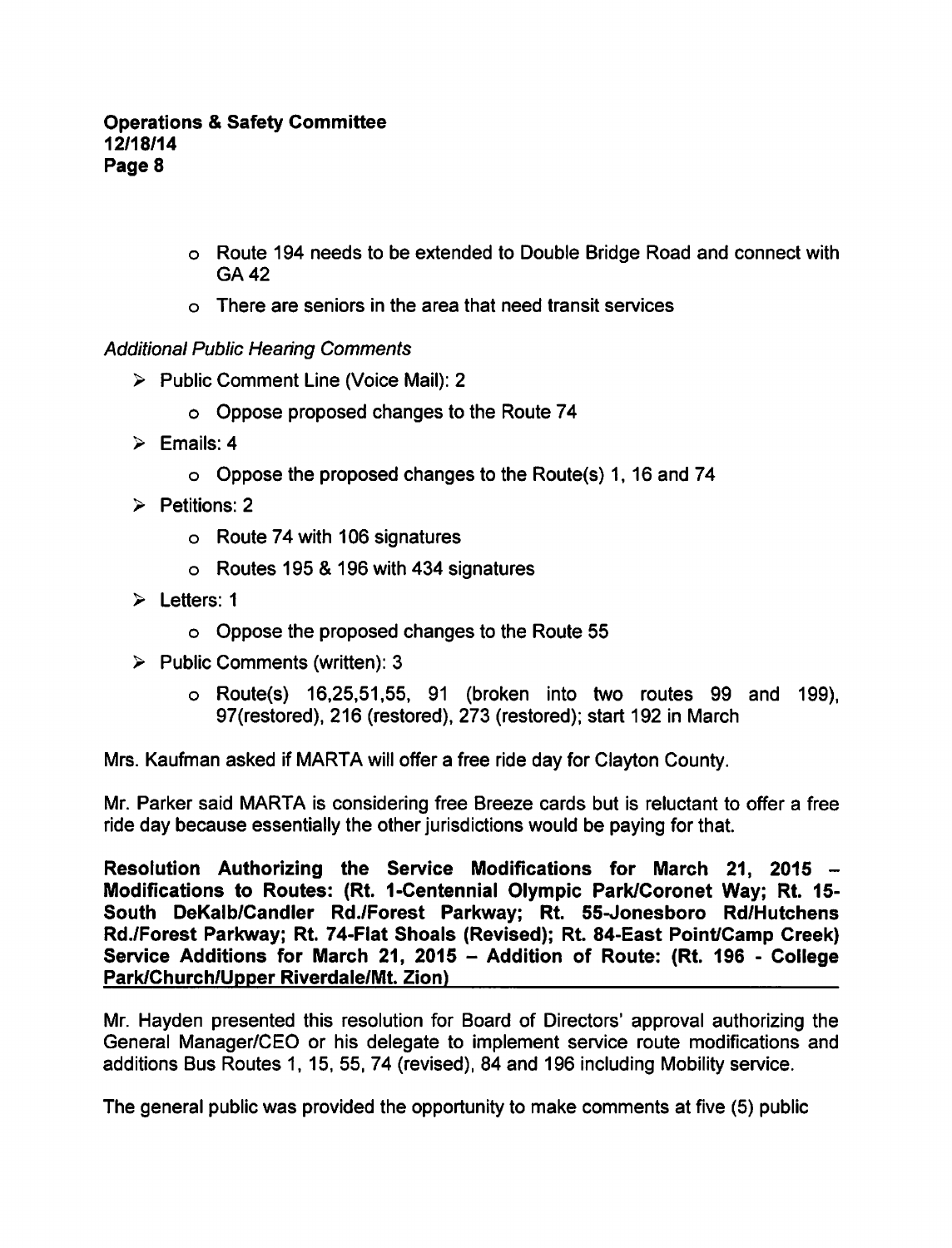hearings to provide feedback on the proposed service modifications and these comments have been considered and recorded. The public was also encouraged to make comment through other means available to them.

- Route 1 Centennial Olympic Park/Coronet Way to terminate this route at North Avenue Station rather than Five Points Station
- Route 15 South DeKalb/Candler Road to extend to Bouldercrest and Forest Parkway (Panola Rd.) in Clayton County
- Route 55 Jonesboro Road/Hutchens Road to extend to Jonesboro Road and Forest Parkway in Clayton County
- Route 74 Flat Shoals to be extended to Rainbow Way at Candler Road with alternating trips via Flat Shoals or Whites Mill Roads; frequency of trips may need to be adjusted due to the extension of service; layover in Atlanta will occur at Pryor and Wall Street
- Route 84 East Point/Camp Creek will operate a short turn service at the Camp  $\bullet$ Creek Market Place on weekdays and Saturdays until approximately 8:00 p.m.; service will increase between the Camp Creek Marketplace and East Point Station while service to North Camp Creek Parkway and Hogan Rd. will be reduced; Sunday service is unchanged; weekday trips will also be extended to operate past the Social Security office on Centre Parkway
- Route 196 College Park/Church/Upper Riverdale/Mt. Zion to create this new  $\bullet$ route which will operate from College Park MARTA Station to Mt. Zion Road (Southlake Mall) in Clayton County
- Mobility Implement complementary ADA service into Clayton County for the  $\bullet$ above mentioned routes to comply with the Americans with Disabilities Act of 1990

Dr. Edmond asked if MARTA will continue public engagement particularly in Clayton County.

Mr. Hayden said yes.

Ms. Briggins added that MARTA has a robust public outreach campaign planned  $-$  the Authority will conduct Public Meetings, webinars and Town Hall Meetings.